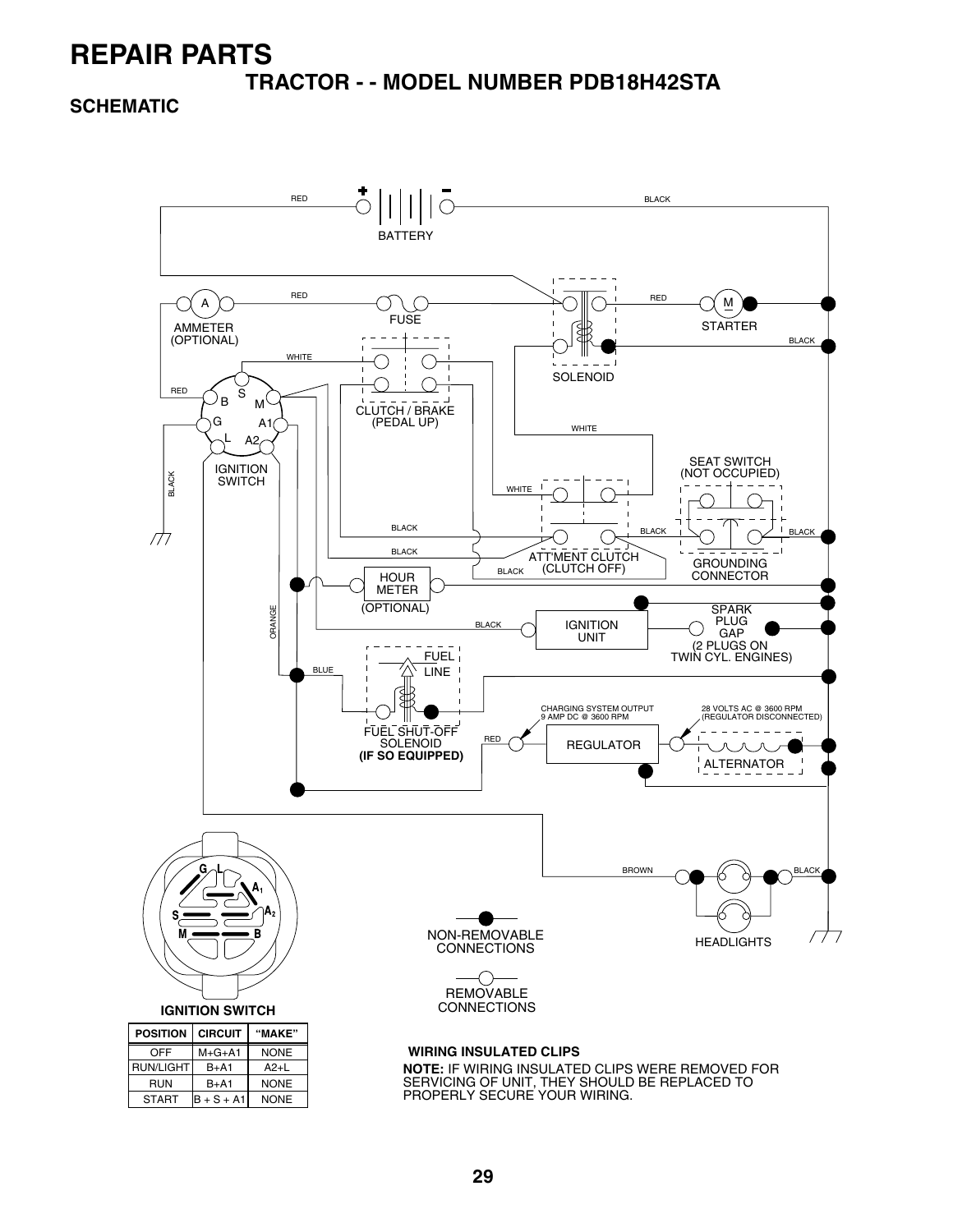**TRACTOR - - MODEL NUMBER PDB18H42STA ELECTRICAL**

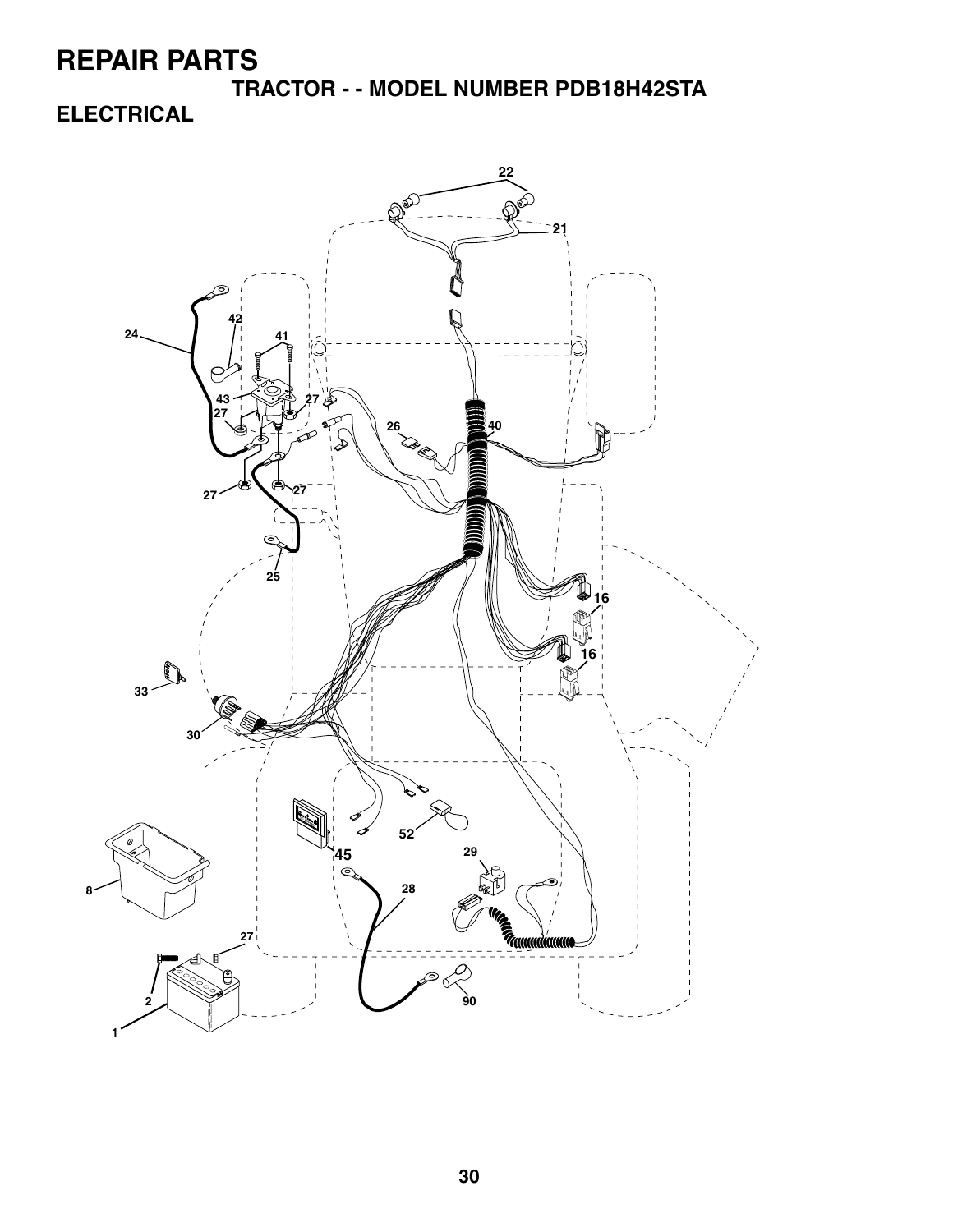#### **TRACTOR - - MODEL NUMBER PDB18H42STA**

### **ELECTRICAL**

| KEY<br>NO. | <b>PART</b><br>NO. | <b>DESCRIPTION</b>                |
|------------|--------------------|-----------------------------------|
| 1          | 163465             | Battery 12 Volt 25 Amp            |
| 2          | 74760412           | Bolt Hex Hd 1/4-20 Unc x 3/4      |
| 8          | 176689             | <b>Box Battery</b>                |
| 16         | 176138             | Switch Interlock                  |
| 21         | 183759             | Harness Asm Light W/4152J         |
| 22         | 4152J              | Bulb Light #1156                  |
| 24         | 4799J              | Cable Battery 6 Ga 11"red         |
| 25         | 146147             | Cable Battery 6 Ga w/16 wire, red |
| 26         | 175158             | Fuse 20 AMP                       |
| 27         | 73510400           | Nut Keps Hex 1/4-20 Unc           |
|            | 28 4207J           | Cable Ground 6 Ga 12" black       |
| 29         | 121305X            | Switch Plunger                    |
| 30         | 175566             | Switch Ign                        |
| 33         | 140401             | Key Ign                           |
| 40         | 179720             | Harness Ign                       |
| 41         | 71110408           | Bolt Blk Fin Hex 1/4-20 x 1/2     |
| 42         | 131563             | Cover Terminal Red                |
| 43         | 178861             | Solenoid                          |
| 45         | 122822X            | Ammeter                           |
|            | 52 141940          | Protection Wire Loop              |
| 90         | 180449             | Cover Terminal                    |
|            |                    |                                   |

**NOTE:** All component dimensions give in U.S. inches 1 inch =  $25.4$  mm.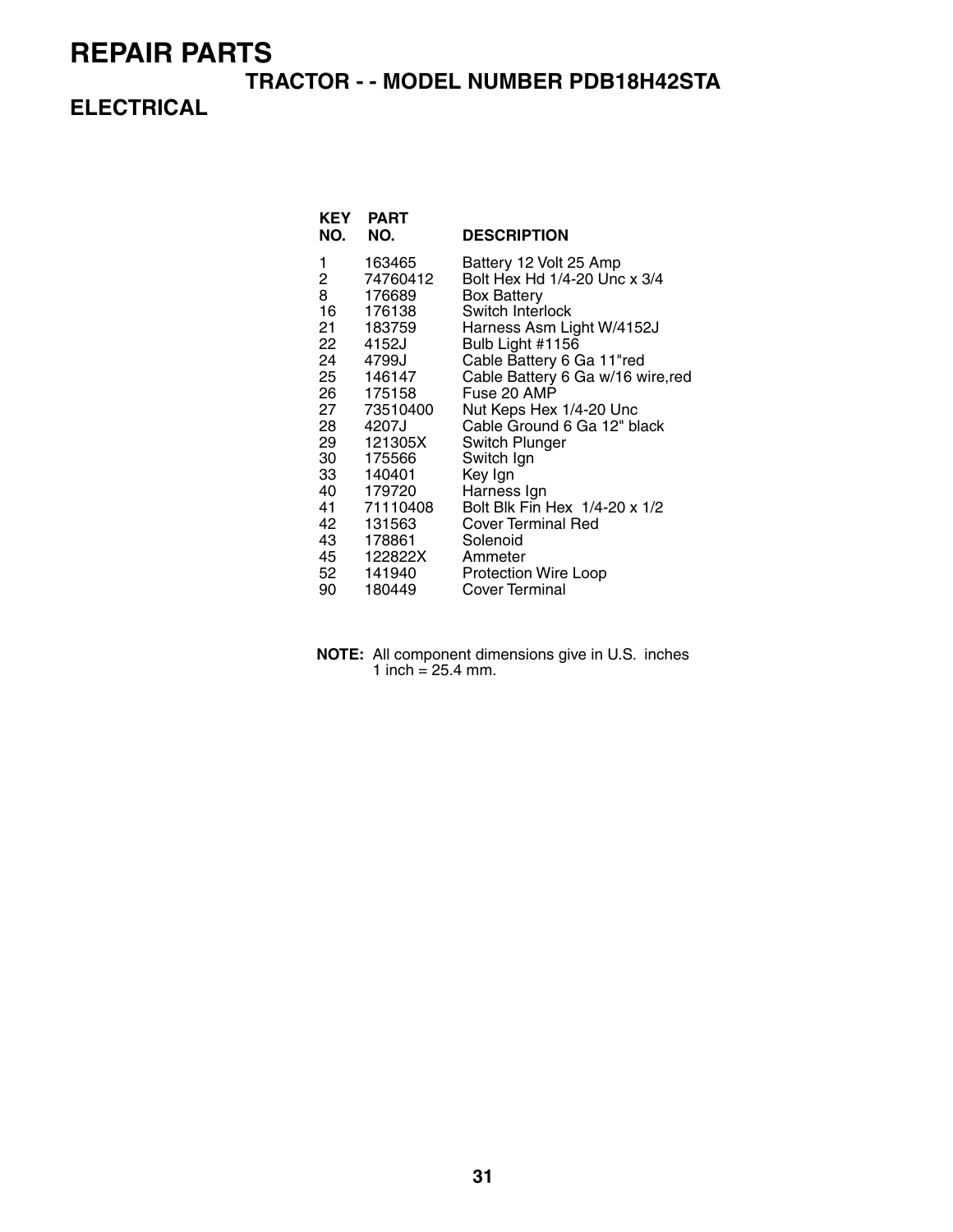**TRACTOR - - MODEL NUMBER PDB18H42STA CHASSIS AND ENCLOSURES**

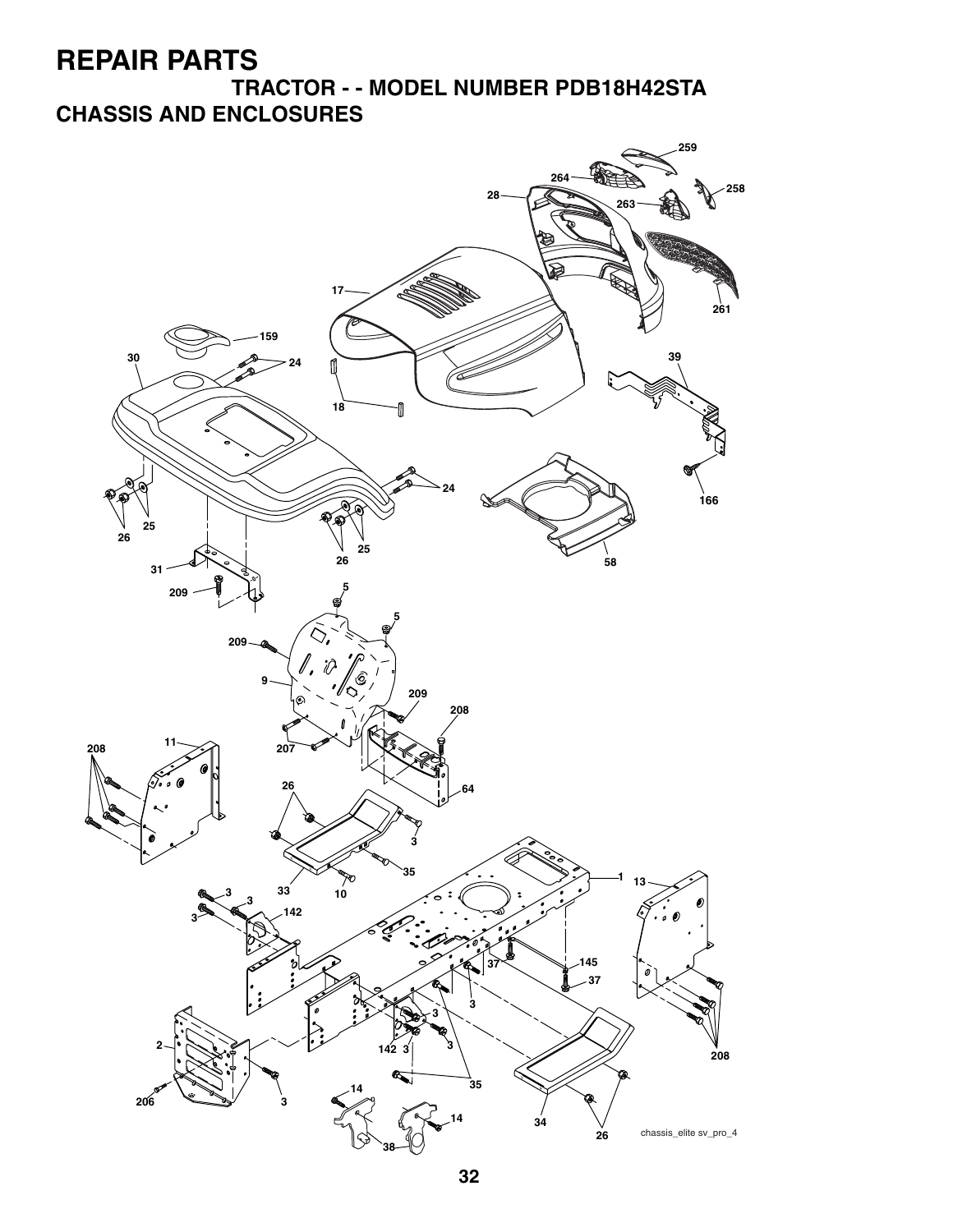### **TRACTOR - - MODEL NUMBER PDB18H42STA CHASSIS AND ENCLOSURES**

| KEY<br>NO. | <b>PART</b><br>NO.   | <b>DESCRIPTION</b>                  |
|------------|----------------------|-------------------------------------|
| 1          | 174619               | Chassis                             |
| 2          | 176554               | Drawbar                             |
| 3          | 17060612             | Screw 3/8-16 x 3/4                  |
| 5          | 155272               | <b>Bumper Hood/Dash</b>             |
| 9          | 168337X012           | Dash                                |
| 10         | 72140608             | Bolt RdHd Sqnk. 3/8-16 Unc x 1      |
| 11         | 174996               | Panel Asm. Dash Lh                  |
| 12         | 145660               | Clip Tinnerman Grile P/L            |
| 13         | 175255               | Panel Dash Rh                       |
| 14         | 17490608             | Screw Thdrol 3/8-16 x 1/2           |
| 17         | 183393X428           | Hood                                |
| 18         | 126938X              | <b>Bumper Hood</b>                  |
| 24         | 74780616             | Bolt Fin Hex 3/8-16 Unc x 1 Gr. 5   |
| 25         | 19131312             | Washer 13/32 x 13/16 x 12 Ga.       |
| 26         | 73800600             | Nut Lock Hex w/Insert 3/8-16 Unc    |
| 28<br>30   | 183828<br>169470X428 | Grill/Lens Asm                      |
| 31         | 136619               | Fender Asm<br><b>Bracket Fender</b> |
| 33         | 179716X428           | <b>Footrest LH</b>                  |
| 34         | 179717X428           | <b>Footrest RH</b>                  |
| 35         | 72110606             | Bolt RdHd Sht. Sqnk. 3/8-16 x 3/4   |
| 37         | 17490508             | Screw Thdrol 5/16-18 x 1/2 Tyt      |
| 38         | 175710               | Bracket Asm. Pivot Mower Rear       |
| 39         | 174714               | <b>Bracket Pivot</b>                |
| 58         | 184322               | Air Duct                            |
| 64         | 154798               | Dash Lower                          |
| 142        | 175702               | <b>Plate Reinforcement</b>          |
| 145        | 156524               | Rod Pivot Chassis/Hood              |
| 159        | 169473X428           | Cupholder                           |
| 166        | 171875               | Screw #13-16 x 3/4                  |
| 206        | 170165               | Bolt shoulder 5/16-18               |
| 207        | 17670508             | Screw Thdrol 5/16-18 x 1/2          |
| 208        | 17670608             | Screw Thdrol 3/8-16 x 1/2           |
| 209        | 17000612             | Screw 3/8-16 x 3/4                  |
| 258        | 183835X599           | Lens Grille RH                      |
| 259        | 183834X599           | Lens Grille LH                      |
| 261        | 183829X428           | <b>Insert Grille</b>                |
| 263        | 183832               | <b>Bezel Grille LH</b>              |
| 264        | 183833               | <b>Bezel Grille RH</b>              |
| - -        | 5479J                | Plug Btn Blk                        |

**NOTE:** All component dimensions given in U.S. inches 1 inch  $= 25.4$  mm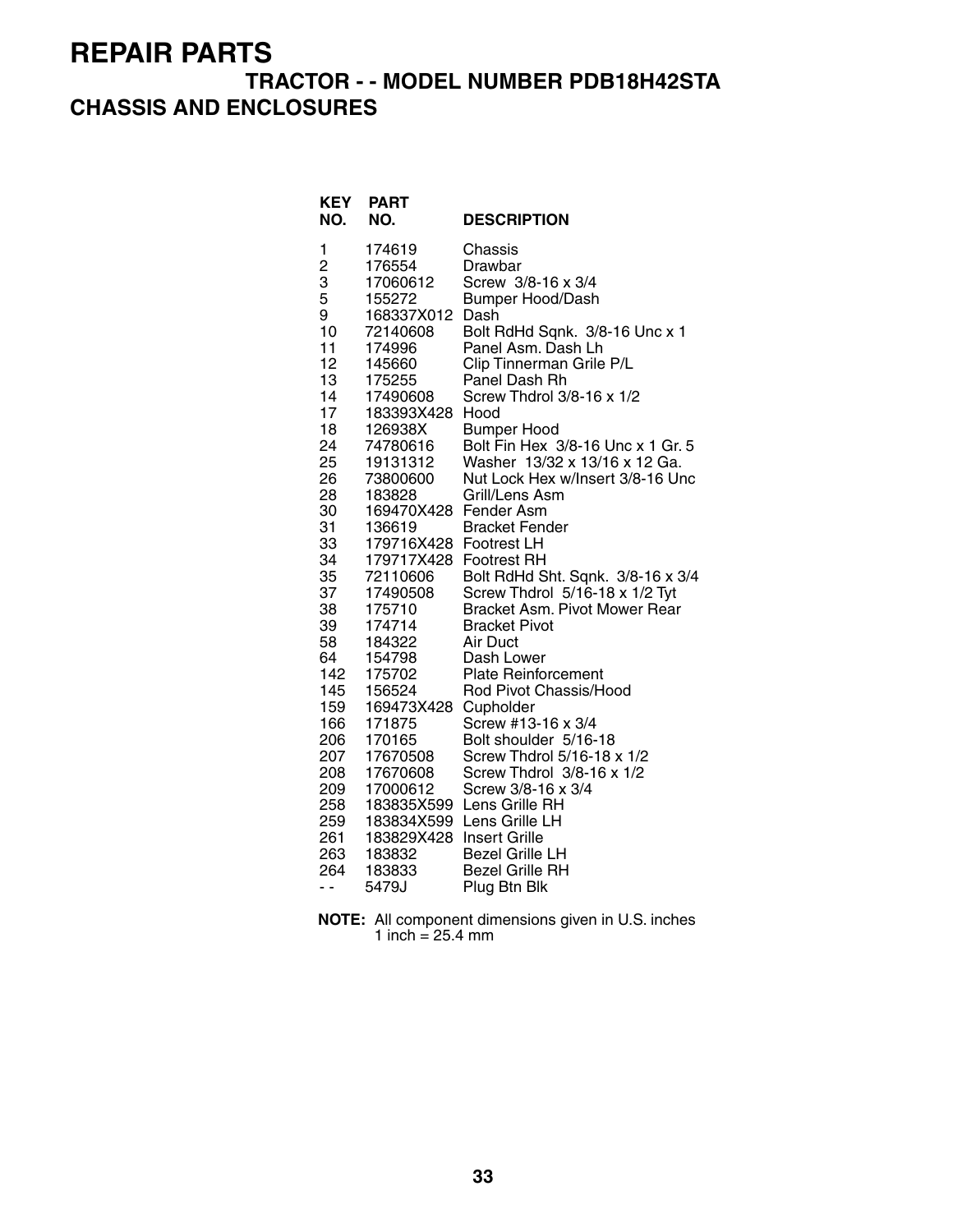**TRACTOR - - MODEL NUMBER PDB18H42STA**

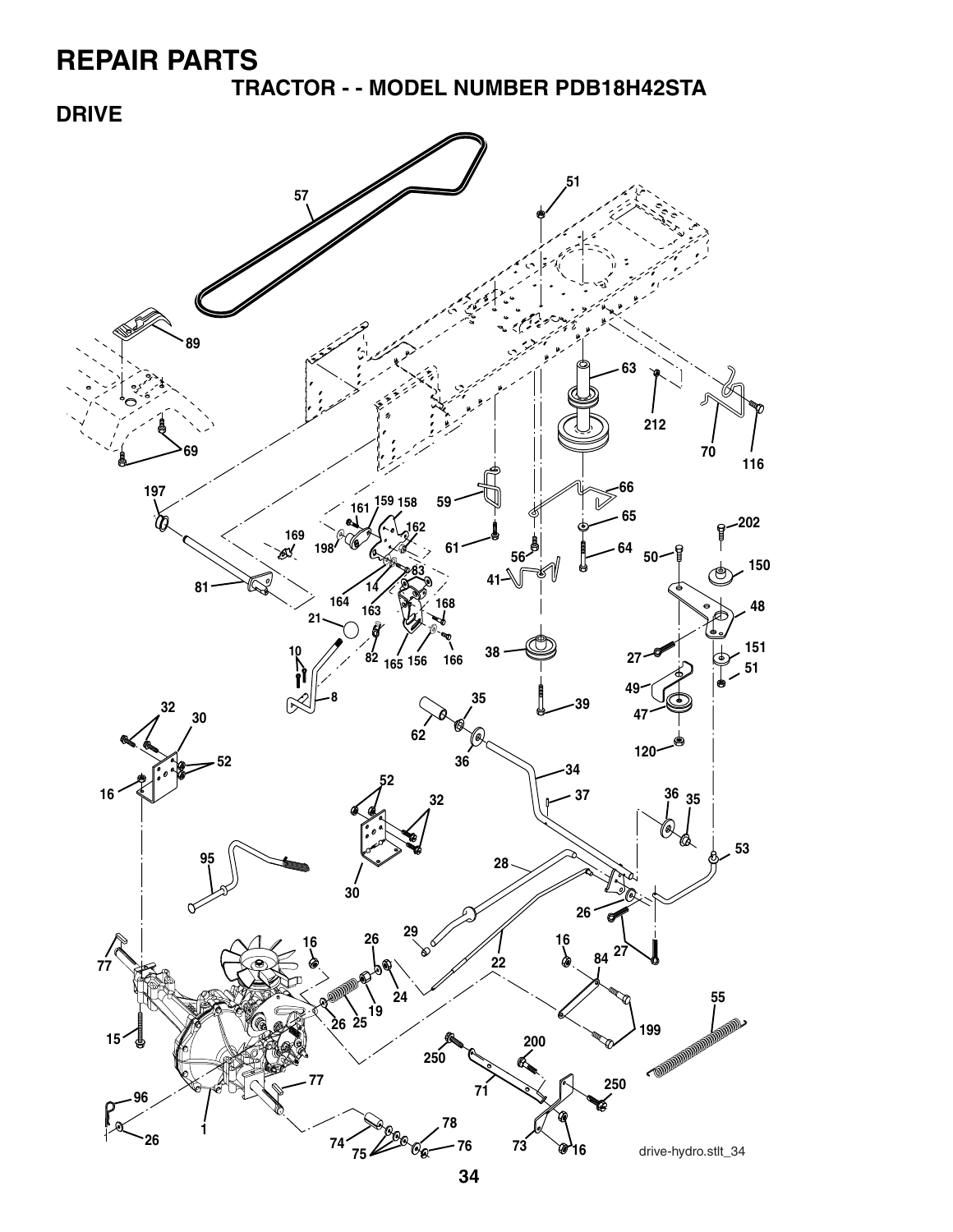#### **TRACTOR - - MODEL NUMBER PDB18H42STA**

#### **DRIVE**

| Transaxle Hydro Gear Model 314-<br>1<br>.<br>66<br>154778<br>Keeper, Belt Engine Hydro<br>0510 (Order parts from the trans-<br>69<br>142432<br>Screw Hex Wsh Hi-Lo 1/4-1/2 Unc<br>axle manufacturer)<br>70<br>134683<br>Guide, Belt, Mower Drive RH<br>71<br>169183<br>8<br>165619<br>Rod, Shift<br>Strap, Torque, Lh<br>76020416<br>73<br>169182<br>Strap, Torque, Rh<br>10<br>Pin, Cotter 1/8 x 1<br>74<br>137057<br>14<br>10040400<br>Washer Lock 1/4<br>Spacer, Axle<br>15<br>75<br>74490544<br>Bolt Hex Fighd 5/16-18 Gr. 5<br>121749X<br>Washer 25/32 x 1-1/4 x 16 Ga.<br>16<br>Nut, Lock Hex w/Ins 5/16-18 Unc<br>76<br>73800500<br>12000001<br>Ring, E<br>19<br>Nut, Lock Hex w/Wsh 3/8-16 Unc<br>77<br>123583X<br>Key, Square<br>73800600<br>21<br>78<br>121748X<br>Washer 25/32 x 1-5/8 x 16 Ga.<br>140845<br>Knob<br>22<br>81<br>169498<br>Rod, Brake<br>165596<br><b>Shaft Asm Cross</b><br>24<br>73350600<br>82<br>123782X<br>Nut<br>Spring, Torsion<br>25<br>83<br>Washer 17/32 x 3/4 x 16 Ga.<br>106888X<br>Spring, Rod, Brake<br>19171216<br>26<br>19131316<br>Washer 13/32 x 13/16 x 16 Ga.<br>84<br>169594<br><b>Link Transaxle</b><br>27<br>89<br>169373X428 Console, Shift<br>76020412<br>Pin, Cotter 1/8 x 3/4<br>28<br>95<br>175765<br>Rod, Parking Brake<br>170201<br>Control Asm Bypass Hydro<br>71673<br>4497H<br>Spring, Retainer 1"<br>29<br>Cap, Parking Brake<br>96<br>30<br>Bolt 3/8-16 x 1<br>Bracket, Transmission<br>116<br>72140608<br>169592<br>32<br>74760512<br>Bolt Hex 5/16-18 Unc x 3/4<br>120<br>73900600<br>Bolt Hex 3/8-16 x 1-1/2<br>34<br>175578<br>150<br>175456<br>Shaft, Foot Pedal<br><b>Spacer Retainer</b><br>35<br>151<br>120183X<br>Bearing, Nylon<br>19133210<br>Washer 13/32 x 2 x 10<br>36<br>156<br>19211616<br>166002<br>Washer 5/16 x 1.0 x 1.25<br>Washer<br>37<br>1572H<br>158<br>165589<br><b>Bracket Shift Mount</b><br>Pin, Roll<br>38<br>159<br>Pulley, Idler, Composite<br>183900<br>Hub Shift<br>179114<br>39<br><b>Bolt</b><br>161<br>72140406<br>Bolt Rdhd Sqnk 1/4-20 x 3/4 Gr. 5<br>74760648<br>41<br>162<br>175556<br>Keeper, Belt, Idler<br>73680400<br>Nut Crownlock 1/4-20 Unc | 47<br>163<br>127783<br>Pulley, Idler, V-Belt<br>74780416<br>Bolt Hex Fin 1/4-20 x 1<br>164<br>48<br>154407<br><b>Bellcrank Clutch Grnd Drustl</b><br>19091010<br>Washer 5/8 x .281 x 10 Ga.                                                                                                                                                                                  |
|-----------------------------------------------------------------------------------------------------------------------------------------------------------------------------------------------------------------------------------------------------------------------------------------------------------------------------------------------------------------------------------------------------------------------------------------------------------------------------------------------------------------------------------------------------------------------------------------------------------------------------------------------------------------------------------------------------------------------------------------------------------------------------------------------------------------------------------------------------------------------------------------------------------------------------------------------------------------------------------------------------------------------------------------------------------------------------------------------------------------------------------------------------------------------------------------------------------------------------------------------------------------------------------------------------------------------------------------------------------------------------------------------------------------------------------------------------------------------------------------------------------------------------------------------------------------------------------------------------------------------------------------------------------------------------------------------------------------------------------------------------------------------------------------------------------------------------------------------------------------------------------------------------------------------------------------------------------------------------------------------------------------------------------------------------------------------------------------------------------------------------------------------------------|------------------------------------------------------------------------------------------------------------------------------------------------------------------------------------------------------------------------------------------------------------------------------------------------------------------------------------------------------------------------------|
| 49<br>165<br>123205X<br>165623<br><b>Bracket Pivot Lever</b><br>Retainer, Belt<br>50<br>166<br>166880<br>72110612<br>Bolt 3/8-16 x 1-1/2 Gr. 5<br>Screw 5/16 x 1.0 x .125<br>51<br>168<br>165492<br>Bolt Shoulder 5/16-18 x .561<br>73680600<br>Nut<br>52<br>169<br>165580<br>73680500<br>Nut Crownlock 5/16-28<br>Plate Fastening LT<br>53<br>197<br>105710X<br>169613<br>Nyliner Snap-in 5/8" ID<br>Link, Clutch<br>55<br>105709X<br>Spring, Return, Clutch<br>198<br>169593<br>Washer Nyl 7/8ID x .105"HYD<br>56<br>199<br>17060620<br>Screw 3/8-16 x 1-1/4<br>169612<br>Bolt Shoulder 5/16-18 Unc                                                                                                                                                                                                                                                                                                                                                                                                                                                                                                                                                                                                                                                                                                                                                                                                                                                                                                                                                                                                                                                                                                                                                                                                                                                                                                                                                                                                                                                                                                                                                     |                                                                                                                                                                                                                                                                                                                                                                              |
|                                                                                                                                                                                                                                                                                                                                                                                                                                                                                                                                                                                                                                                                                                                                                                                                                                                                                                                                                                                                                                                                                                                                                                                                                                                                                                                                                                                                                                                                                                                                                                                                                                                                                                                                                                                                                                                                                                                                                                                                                                                                                                                                                           | 57<br>200<br>72140508<br>140294<br>V-Belt, Drive<br>Bolt Rdhd Sqnk 5/16-18 Unc x 1<br>202<br>59<br>169691<br>Keeper, Belt, Center<br>72110614<br>Bolt Car SH 3/8-16 x 1-1/2 Gr 5<br>61<br>212<br>17120614<br>Screw, 3/8-16 x .875<br>145212<br>Nut Hex Flange Lock<br>62<br>250<br>17060612<br>8883R<br>Cover, Pedal<br>Screw 3/8-16 x .75<br>63<br>175410<br>Pulley, Engine |
|                                                                                                                                                                                                                                                                                                                                                                                                                                                                                                                                                                                                                                                                                                                                                                                                                                                                                                                                                                                                                                                                                                                                                                                                                                                                                                                                                                                                                                                                                                                                                                                                                                                                                                                                                                                                                                                                                                                                                                                                                                                                                                                                                           |                                                                                                                                                                                                                                                                                                                                                                              |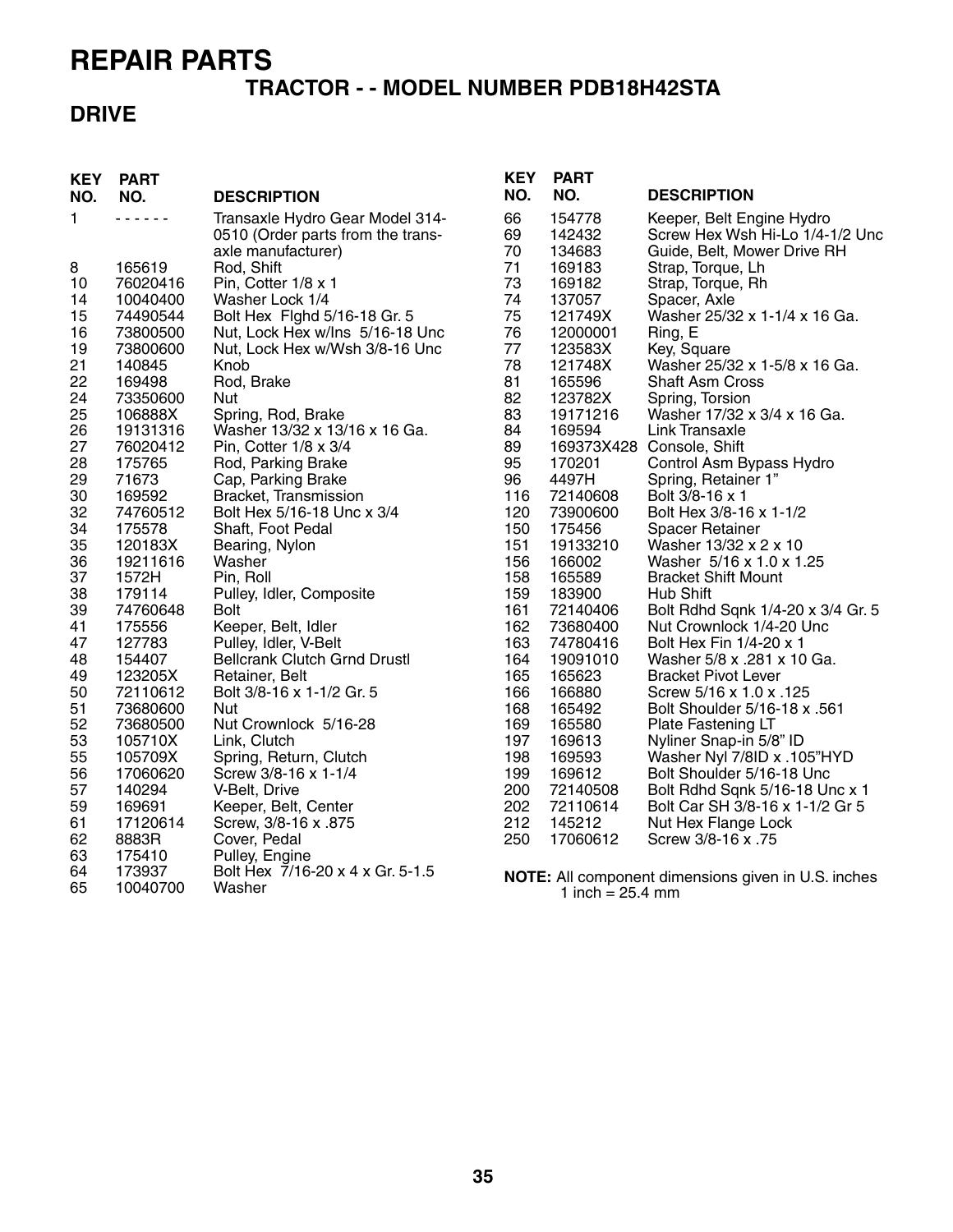**TRACTOR - - MODEL NUMBER PDB18H42STA STEERING ASSEMBLY**



steering\_pl.lt\_29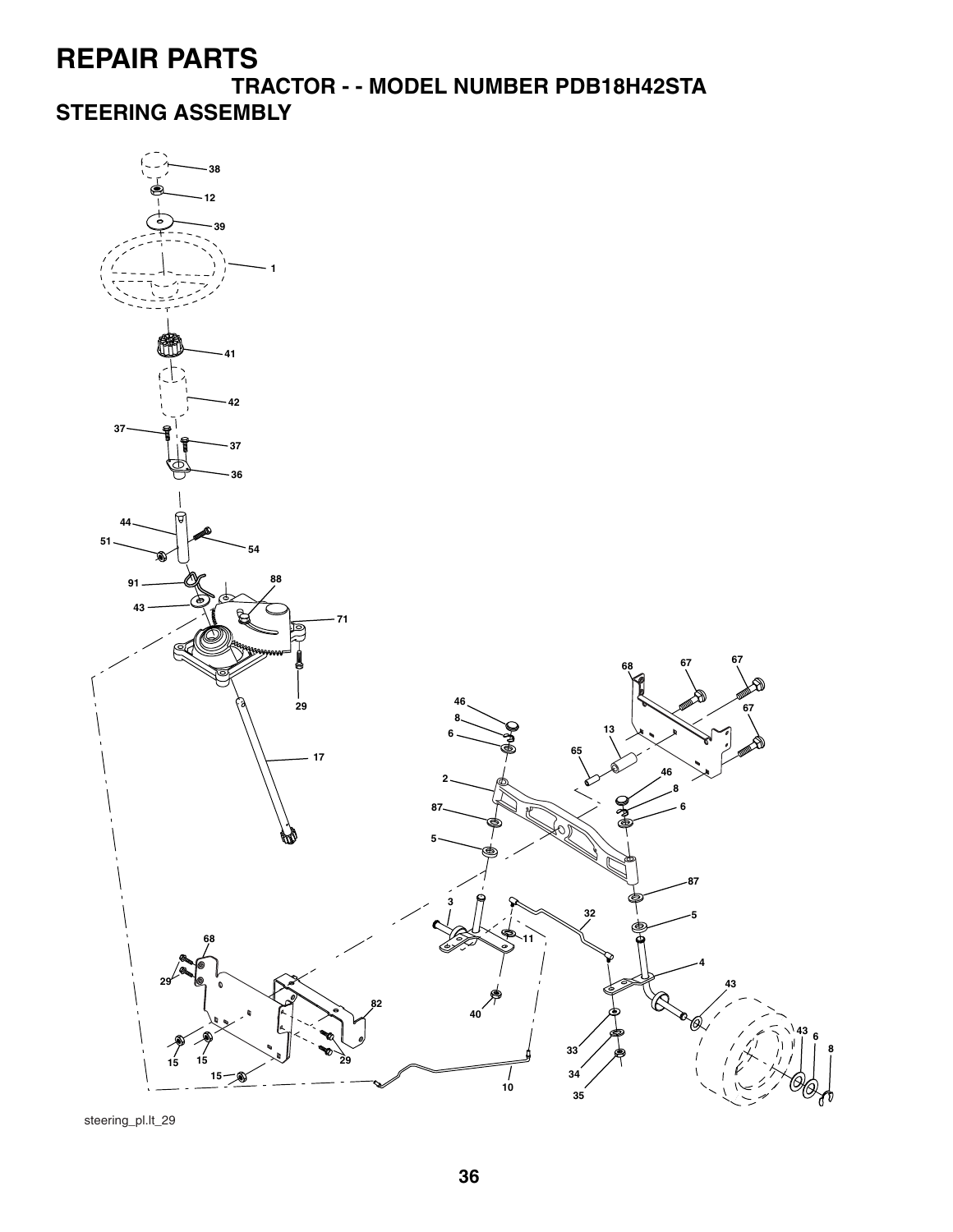#### **TRACTOR - - MODEL NUMBER PDB18H42STA STEERING ASSEMBLY**

| <b>KEY</b><br>NO. | <b>PART</b><br>NO. | <b>DESCRIPTION</b>                                      |
|-------------------|--------------------|---------------------------------------------------------|
| 1                 | 180656             | <b>Wheel Steering</b>                                   |
| 2<br>3            | 184706             | Axle Asm Front                                          |
|                   | 169840             | Spindle Asm Lh                                          |
| 4                 | 169839             | Spindle Asm Rh                                          |
| 5                 | 6266H              | Bearing Race Thrust Harden                              |
| 6                 | 121748X            | Washer 25/32 x 1 5/8 x 16 Ga.                           |
| 8                 | 12000029           | Ring Klip #t5304-75                                     |
| 10                | 175121             | <b>Link Drag Extended</b>                               |
| 11                | 10040600           | Lockwasher                                              |
| 12                | 73940800           | Nut Hex Jam Toplock 1/2-20 Unf                          |
| 13                | 136518             | <b>Spacer Bearing Axle Front</b>                        |
| 15                | 145212             | Hex Flange Lock                                         |
| 17                | 180641             | Shaft Asm Strg                                          |
| 29<br>32          | 17060612           | Screw 3/8-16 x 3/4<br>Rod Tie                           |
| 33                | 171888<br>19111216 | Washer 11/32 x 3/4 x 16 Ga.                             |
| 34                | 10040500           | Washer lock 5/16                                        |
| 35                | 73540500           | Nut Crownlock 5/16-24                                   |
| 36                | 155099             | Bushing Strg 5/8 ID Dash                                |
| 37                | 152927             | Screw TT #10-32 x 5 x 3/8 Flange                        |
| 38                | 180657             | Insert Cap Strg                                         |
| 39                | 19182411           | Washer 9/16 ID x 1-1/2 OD 11 Gr                         |
| 40                | 7810H              | Locknut Center                                          |
| 41                | 159945             | <b>Adaptor Wheel Strg</b>                               |
| 42                | 145054X428         | <b>Boot Dash Steering</b>                               |
| 43                | 121749X            | Washer 25/32 x 1 1/4 x 16 Ga                            |
| 44                | 180640             | <b>Extension Steering</b>                               |
| 46                | 121232X            | Cap Spindle Fr Top Blk                                  |
| 51                | 73540400           | Nut Crownlock 1/4-28                                    |
| 54                | 71130420           | Bolt Hex 1/4-28 Unf x 1-1/4 Gr. 8                       |
| 65                | 160367             | Spacer Brace Axle                                       |
| 67                | 72140618           | Bolt Rdhd Sq 3/8-16 Unc x 2-3/4                         |
| 68                | 169827             | <b>Brace Axle</b>                                       |
| 71                | 175146             | <b>Steering Asm</b>                                     |
| 82                | 169835             | <b>Bracket Susp Chassis Front</b><br><b>Washer Flat</b> |
| 87<br>88          | 173966<br>175118   | Bolt Shoulder 7/16-20                                   |
| 91                | 175553             | <b>Clip Steering</b>                                    |
|                   |                    |                                                         |

| <b>NOTE:</b> All component dimensions given in U.S. inches |
|------------------------------------------------------------|
| 1 inch = $25.4 \text{ mm}$                                 |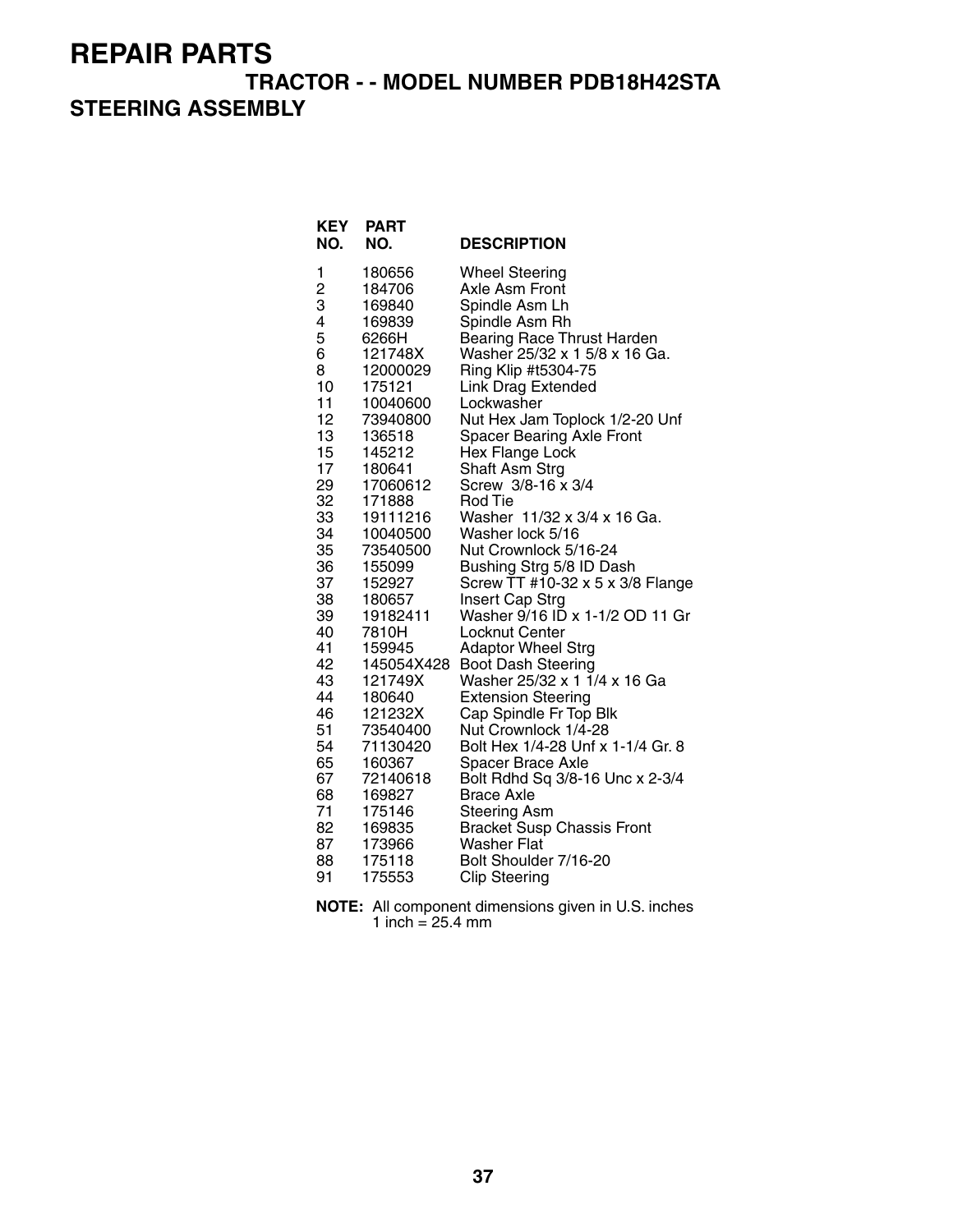**TRACTOR - - MODEL NUMBER PDB18H42STA**

**ENGINE**



engine-bs.1cyl\_46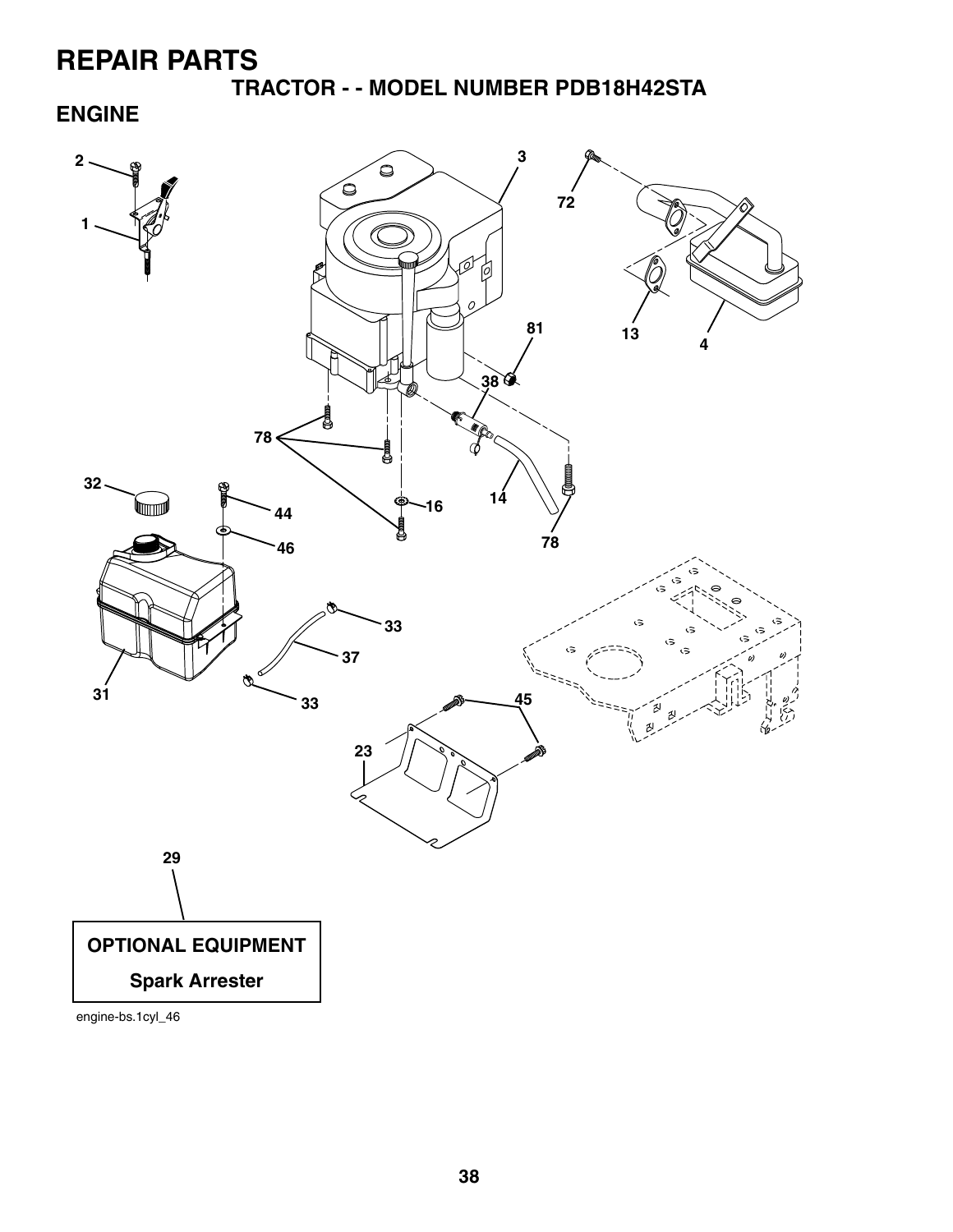#### **TRACTOR - - MODEL NUMBER PDB18H42STA**

#### **ENGINE**

| KEY            | <b>PART</b> |                                                                      |
|----------------|-------------|----------------------------------------------------------------------|
| NO.            | NO.         | <b>DESCRIPTION</b>                                                   |
| 1              | 170551      | Control Throt / Ch Flag                                              |
| $\overline{c}$ | 17720408    | Screw Hex Thd Cut 1/4-20 x 1/2                                       |
| 3              |             | Engine Briggs Model 31M777<br>(Order Parts From Engine Manufacturer) |
| 4              | 137352      | Muffler Exhaust                                                      |
| 13             | 165291      | Gasket                                                               |
| 14             | 148456      | <b>Tube Drain Oil Easy</b>                                           |
| 16 —           | 11050600    | Washer Lock Ext Tooth 3/8                                            |
| 23             | 169837      | Shield Browning/Debris Guard                                         |
| 29             | 137180      | <b>Arrestor Spark</b>                                                |
| 31             | 185534      | <b>Tank Fuel</b>                                                     |
| 32             | 140527      | Cap Asm Fuel W/sym Vented                                            |
|                | 33 123487X  | Clamp Hose Blk                                                       |
| 37             | 137040      | Line Fuel 20"                                                        |
| 38             | 181654      | Plug Drain Oil Easy                                                  |
| 44             | 17670412    | Screw Hexwsh Thdrol 1/4-20 x 3/4                                     |
| 45             | 17000612    | Screw Hex Wsh Thdrol 3/8-16                                          |
| 46 —           | 19091416    | Washer 9/32 x 7/8 x 16 Ga.                                           |
| 72 —           | 183906      | Screw Socket head 5/16-18 x 1                                        |
|                | 78 17060620 | Screw 3/8-16 x 1-1/4                                                 |
| 81             | 73510400    | Nut Keps Hex 1/4-20                                                  |

**NOTE:** All component dimensions given in U.S. inches 1 inch =  $25.4 \, \text{mm}$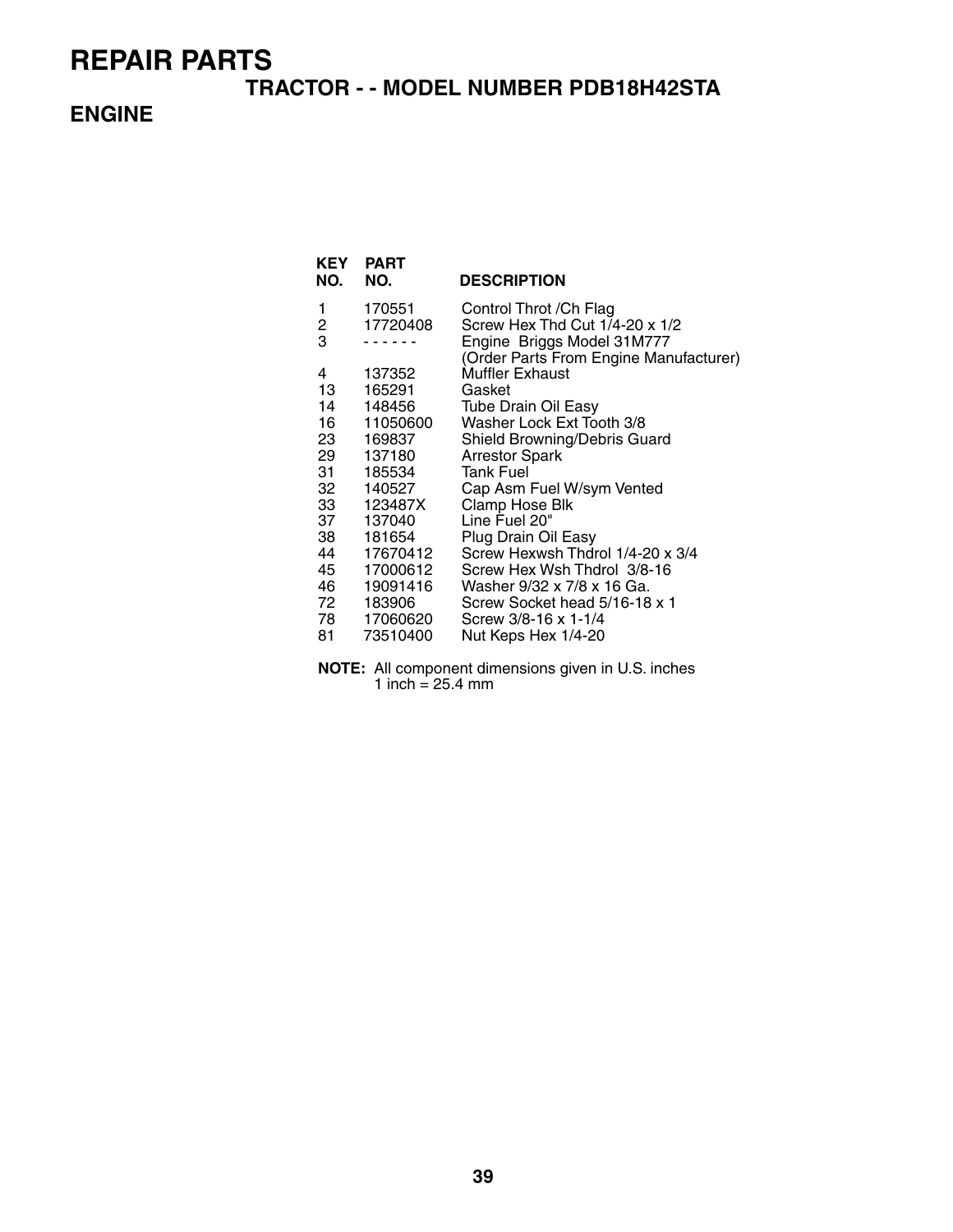**TRACTOR - - MODEL NUMBER PDB18H42STA**

### **SEAT ASSEMBLY**



| <b>KEY</b><br>NO. | <b>PART</b><br>NO. | <b>DESCRIPTION</b>                         | <b>KEY</b><br>NO. | <b>PART</b><br>NO.         | <b>DESCRIPTION</b>                                         |
|-------------------|--------------------|--------------------------------------------|-------------------|----------------------------|------------------------------------------------------------|
| 1.                | 171683             | Seat                                       | 13                | 121248X                    | Bushing Snap Blk Nyl 50 ld                                 |
| 2                 | 140551             | Bracket Pnt Pivot Seat (blk)               | 14                | 72050412                   | Bolt Rdhd Sht Nk 1/4-20 x 1-1/2                            |
| 3                 | 71110616           | <b>Bolt</b>                                | 15                | 134300                     | Spacer Split 28 x 96 Yel Zinc                              |
| 4                 | 19131610           | Washer 13/32 x 1 x 10 Ga                   | 16                | 121250X                    | Spring Cprsn 1 27 Blk Pnt                                  |
| 5                 | 145006             | Clip Push-In Hinged                        | 17                | 123976X                    | Nut Lock 1/4 Lge Flg Gr 5 Zinc                             |
| 6                 | 73800600           | Nut                                        | 21                | 171852                     | Bolt Shoulder 5/16-18 Unc Blkz-2A                          |
| $\overline{7}$    | 124181X            | Spring Seat Cprsn 2 250 Blk Zi             | 22                | 73800500                   | Nut                                                        |
| 8                 | 17000616           | Screw 3/8-16 x 1.5                         | 23                | 71110814                   | <b>Bolt Hex Black</b>                                      |
| 9                 | 19131614           | Washer 13/32 x 1 x 14 Ga                   | 24                | 19171912                   | Washer 17/32 x 1-3/16 x 12 Ga                              |
| 10                | 182493             | Pan Pnt Seat (blk)                         | 25                | 127018X                    | Bolt Shoulder 5/16-18 x 62                                 |
| 11<br>12          | 166369<br>121246X  | Knob<br><b>Bracket Pnt Mounting Switch</b> |                   | 1 inch = $25.4 \text{ mm}$ | <b>NOTE:</b> All component dimensions given in U.S. inches |

| KEY<br>NO. | <b>PART</b><br>NO.                                         | <b>DESCRIPTION</b>                |  |  |
|------------|------------------------------------------------------------|-----------------------------------|--|--|
| 13         | 121248X                                                    | Bushing Snap Blk Nyl 50 ld        |  |  |
| 14         | 72050412                                                   | Bolt Rdhd Sht Nk 1/4-20 x 1-1/2   |  |  |
| 15         | 134300                                                     | Spacer Split 28 x 96 Yel Zinc     |  |  |
| 16         | 121250X                                                    | Spring Cprsn 1 27 Blk Pnt         |  |  |
| 17         | 123976X                                                    | Nut Lock 1/4 Lge Flg Gr 5 Zinc    |  |  |
| 21         | 171852                                                     | Bolt Shoulder 5/16-18 Unc Blkz-2A |  |  |
| 22         | 73800500                                                   | Nut                               |  |  |
| 23         | 71110814                                                   | <b>Bolt Hex Black</b>             |  |  |
| 24         | 19171912                                                   | Washer 17/32 x 1-3/16 x 12 Ga     |  |  |
| 25         | 127018X                                                    | Bolt Shoulder 5/16-18 x 62        |  |  |
|            | <b>NOTE:</b> All component dimensions given in U.S. inches |                                   |  |  |
|            | 1 inch = $25.4 \text{ mm}$                                 |                                   |  |  |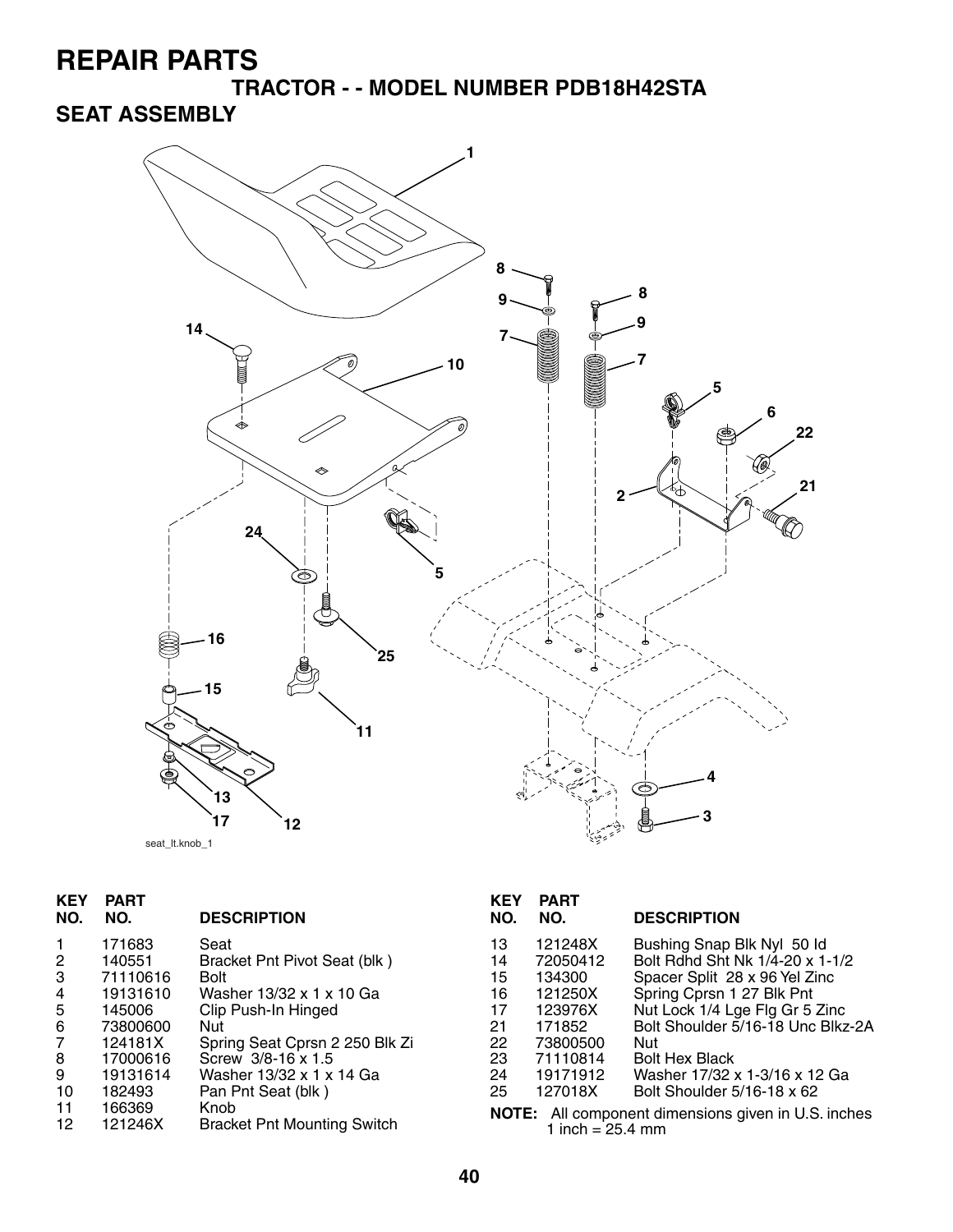**TRACTOR - - MODEL NUMBER PDB18H42STA**

#### **DECALS**



**WHEELS & TIRES**



| <b>KEY</b><br>NO. | <b>PART</b><br>NO. | <b>DESCRIPTION</b>                |
|-------------------|--------------------|-----------------------------------|
|                   | 59192              | Cap Valve Tire                    |
| 2                 | 65139              | <b>Stem Valve</b>                 |
| 3                 | 170455             | Tire F Ts 15 X 6 0 - 6 Service    |
| 4                 | 59904              | Tube Front (Service Item Only)    |
| 5                 | 106732X421         | <b>Rim Asm 6"front Service</b>    |
| 6                 | 278H               | Fitting Grease (Front Wheel Only) |
| 7                 | 9040H              | Bearing Flange (Front Wheel Only) |
| 8                 | 106108X421         | Rim Asm 8"rear Service            |
| 9                 | 170456             | Tire R Ts 20X10.00-8 C Service    |
| 10                | 7152J              | Tube Rear (Service Item Only)     |
| 11                | 104757X421         | Cap Axle Blk 1 50 X 1 00          |
|                   | 144334             | Sealant, Tire (10 oz. Tube)       |
|                   |                    |                                   |

**NOTE:** All component dimensions given in U.S. inches 1 inch  $= 25.4$  mm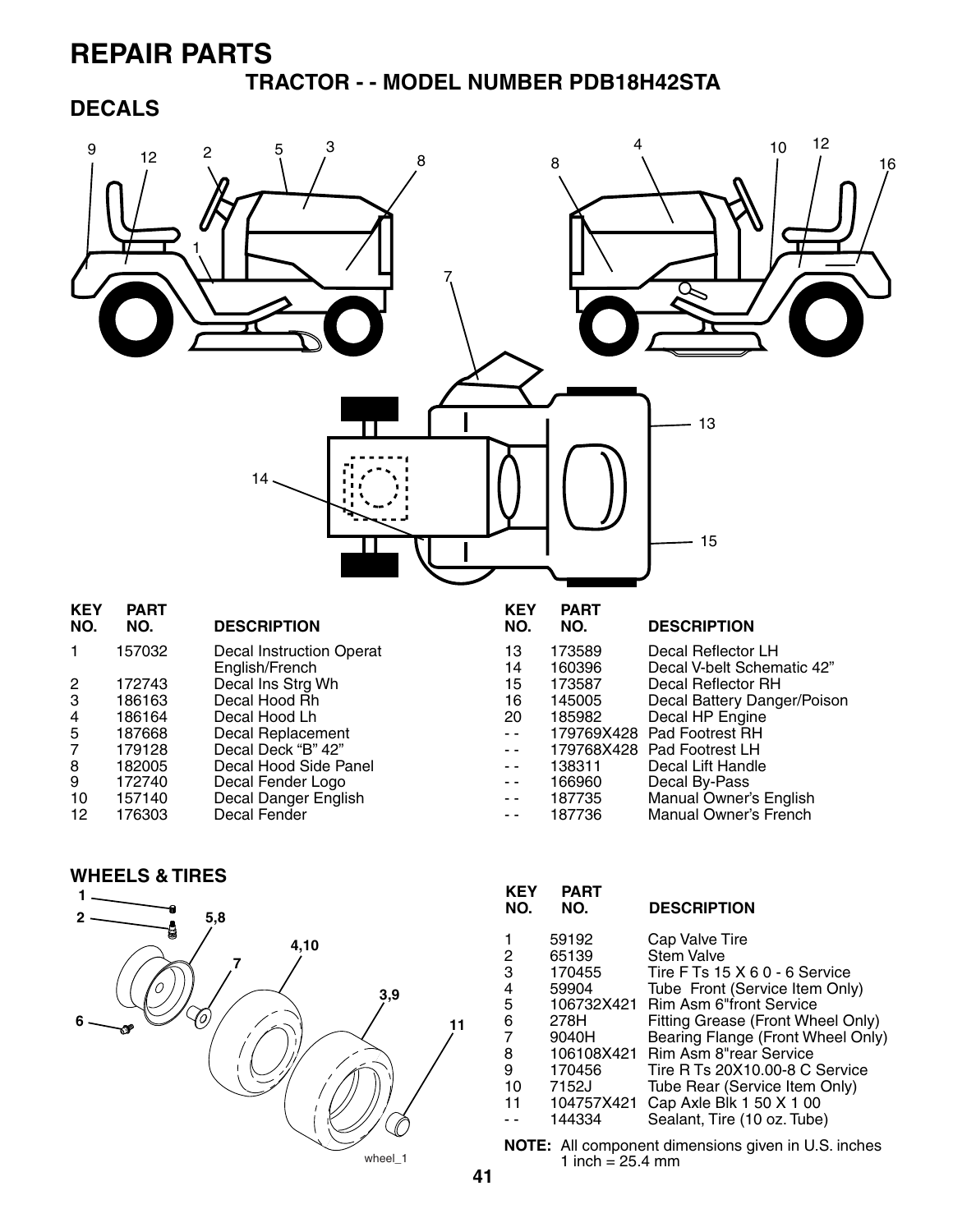**TRACTOR - - MODEL NUMBER PDB18H42STA**

### **MOWER LIFT**



lift-rh.1pc.stlt\_12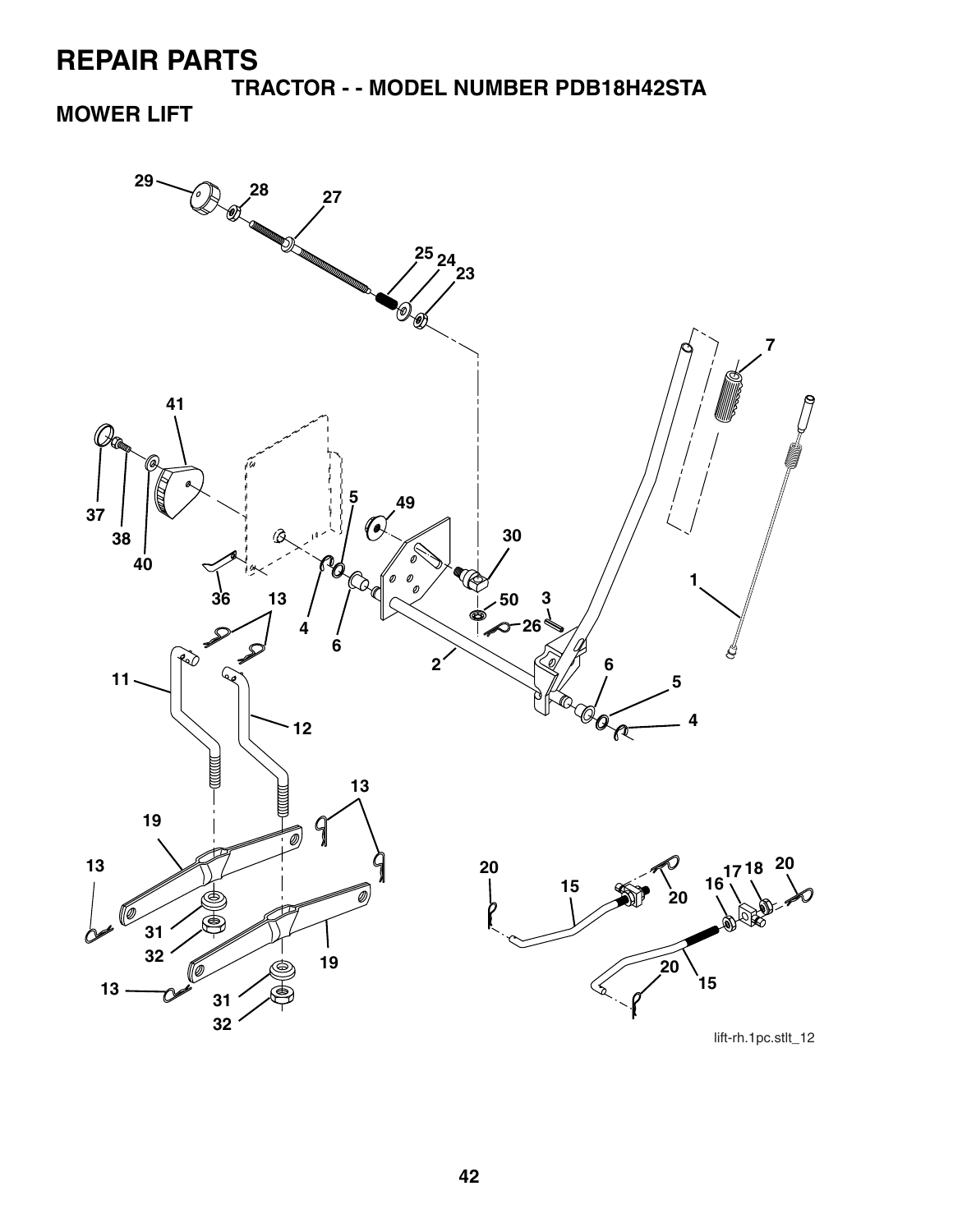#### **TRACTOR - - MODEL NUMBER PDB18H42STA**

#### **MOWER LIFT**

| KEY<br>NO.       | PART<br>NO.         | <b>DESCRIPTION</b>                                |
|------------------|---------------------|---------------------------------------------------|
| 1                | 184432              | Plunger Asm.                                      |
| $\frac{2}{3}$    | 159476              | Shaft Asm Lift                                    |
|                  | 178981              | Pin Groove                                        |
| 4                | 12000002            | E Ring #5133-62<br>Washer 21/32 x 1 x 21 Ga.      |
| 5<br>6           | 19211621<br>120183X | <b>Bearing Nylon</b>                              |
| 7                | 175830              | <b>Grip Handle</b>                                |
| 11               | 139865              | Link Lift Lh                                      |
| 12 <sup>2</sup>  | 139866              | Link Lift Rh                                      |
| 13 <sub>1</sub>  | 4939M               | <b>Retainer Spring</b>                            |
| 15 <sub>15</sub> | 173288              | Link Front                                        |
| 16               | 73350800            | Nut Jam Hex 1/2-13 Unc                            |
| 17 <sub>1</sub>  | 175689              | <b>Trunnion Blk Zinc</b>                          |
| 18               | 73800800            | Nut Lock w/Wsh 1/2-13 Unc                         |
| 19               | 139868              | Arm Suspension Rear                               |
| 20               | 163552              | <b>Retainer Spring</b>                            |
| 23<br>24         | 110807X             | <b>Nut Special</b><br>Washer 13/32 x 5/8 x 16 Ga. |
| 25 <sub>2</sub>  | 19131016<br>2876H   | Spring                                            |
| 26               | 169484              | <b>Retainer Clip</b>                              |
| 27               | 126971X             | Rod Adj. Lift                                     |
| 28               | 73350600            | Nut Hex Jam 3/8-16 Unc                            |
| 29               | 138057              | Knob                                              |
| 30               | 150233              | Trunnion Infin. Height                            |
| 31               | 169865              | <b>Bearing Pvt Lift</b>                           |
| 32               | 73540600            | Nut Crownlock 3/8-24                              |
| 36               | 155097              | Pointer Height Indicator                          |
| 37               | 123935X             | Plug Hole                                         |
| 38               | 17060516            | Screw 5/16-18 x 1                                 |
| 40<br>41         | 19112410<br>155098  | Washer 11/32 x 1-1/2 10 Ga.<br>Indicator Height   |
| 49               | 145212              | Nut Hex Flange Lock                               |
| 50               | 110452X             | Nut Push                                          |
|                  |                     |                                                   |

**NOTE:** All component dimensions given in U.S. inches 1 inch = 25.4 mm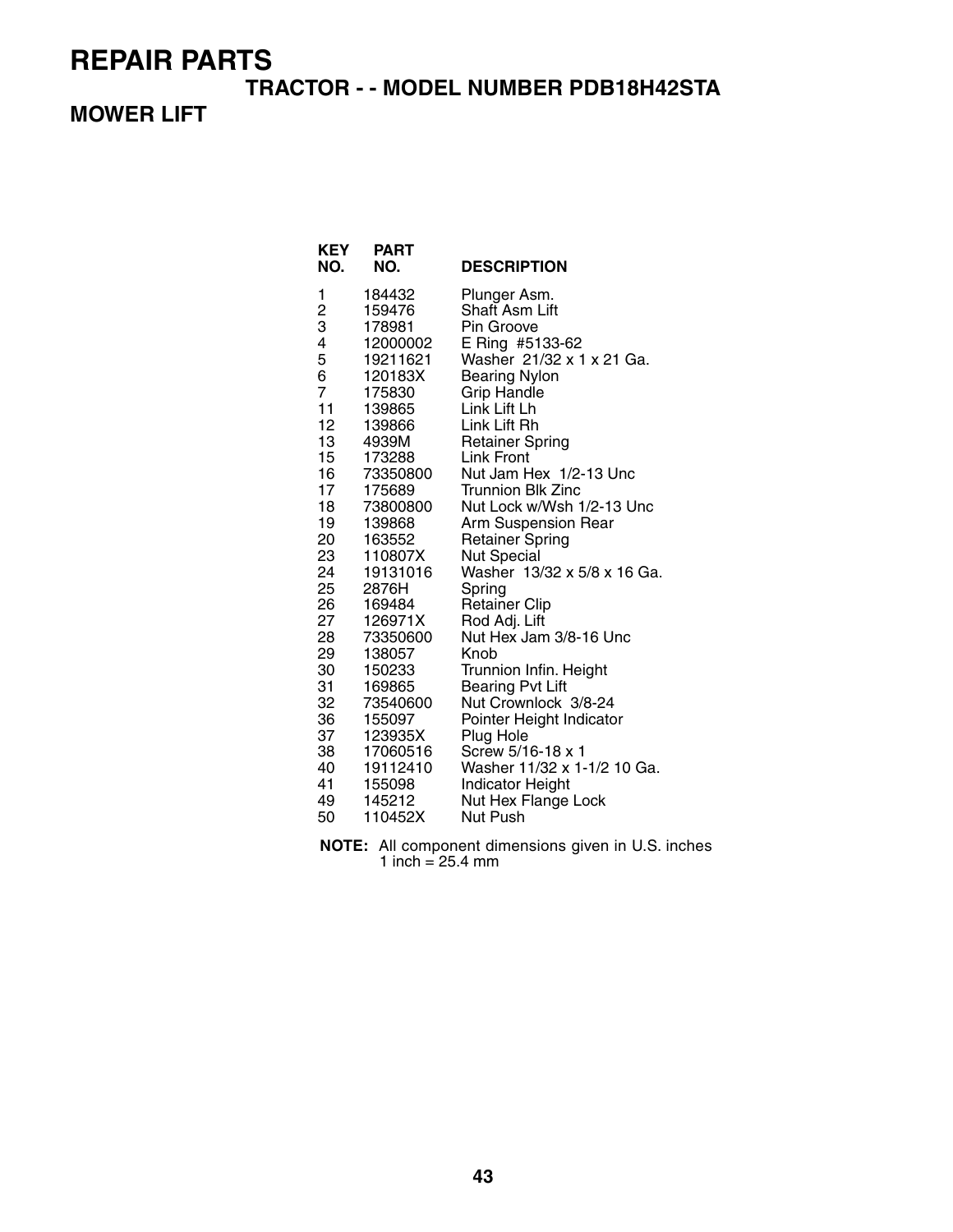**TRACTOR - - MODEL NUMBER PDB18H42STA**

### **MOWER DECK**